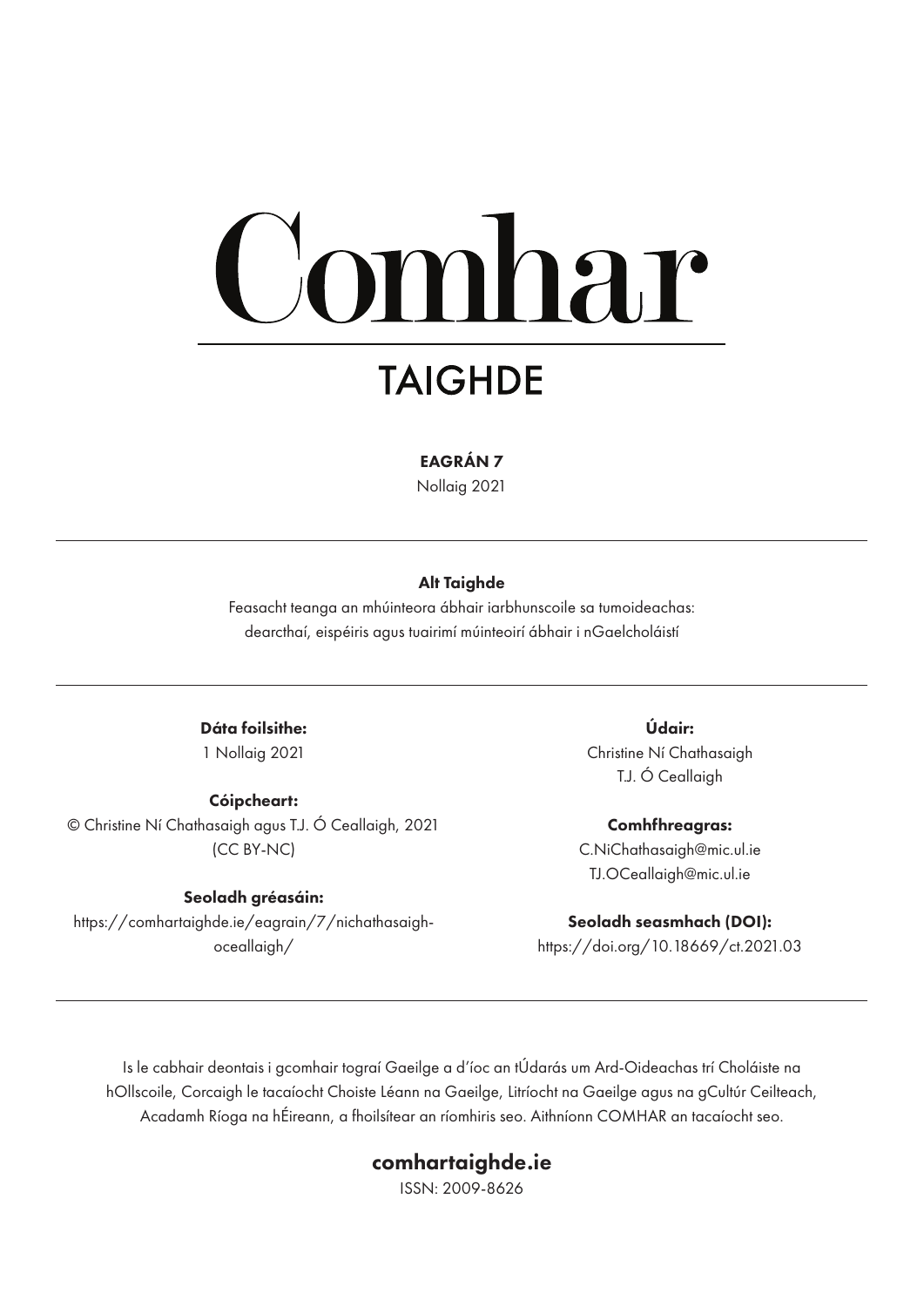## Feasacht teanga an mhúinteora ábhair iarbhunscoile sa tumoideachas: dearcthaí, eispéiris agus tuairimí múinteoirí ábhair i nGaelcholáistí

Christine Ní Chathasaigh agus T.J. Ó Ceallaigh

#### Achoimre

Úsáidtear an sprioctheanga mar mheán chun an t‑ábhar agus an teanga araon a theagasc sa tum‑ oideachas. Mar sin, is é comhtháthú an ábhair agus na teanga atá lárnach i gcur i bhfeidhm an tumoideachais éifeachtaigh (Cammarata agus Ó Ceallaigh 2020). Dhealródh sé, mar sin, gur cheart go mbeadh ardinniúlacht sa tumtheanga mar bhonn agus mar thaca ag cleachtais teagaisc an mhúinteora ábhair sa tumoideachas iarbhunscoile. Ach, ní mar sin a bhíonn i gcónaí áfach (Nic Réamoinn 2017; Ó Ceallaigh et al. 2019; Ó Treasaigh 2019; Uí Ainiféin 2015). Faoi mar a leathnaíonn an córas tum‑ oideachais in Éirinn agus líon níos mó scoláirí ag freastal ar Ghaelcholáistí (iar-bhunscoileanna ina ndéantar an teagasc trí mheán na Gaeilge taobh amuigh den Ghaeltacht), is suntasaí i bhfad an tábhacht a bhaineann le múinteoirí atá an-inniúil i dteanga an teagaisc agus atá cáilithe chun na réimsí ábhair a theagasc. San alt seo, tugtar tuairisc ar thaighde, ó pheirspictíocht an mhúinteora ábhair sa Ghaelcholáiste, ar na dúshláin mhóra atá le sárú chun déileáil le héilimh an ábhair acadúil agus, ag an am céanna, chun inniúlacht sa tumtheanga a fhorbairt i measc na scoláirí. Bailíodh sonraí ó chúigear múinteoirí ó Ghaelcholáistí éagsúla trí agallaimh agus trí ghrúpa fócais a chur i gcrích. Soláthraítear leis na torthaí léargais ar leith ar na dúshláin shuntasacha a bhíonn ag múinteoirí ábhair sa seomra ranga lán-Ghaeilge iarbhunscoile. Léirítear neamhchinnteacht, easpa tuisceana agus easpa feasachta faoi ról an mhúinteora ábhair ó thaobh na teanga de i dteagasc ábharbhunaithe. Tá tosca áirithe aitheanta a chuireann isteach ar chumas an mhúinteora ábhair cruinnúsáid na Gaeilge a chothú sa rang: inniúlacht teanga neamhleor, easpa oideachais, easpa tacaíochta, easpa treorach. Ag deireadh an ailt, déantar plé ar na himpleachtaí atá ann don fhorbairt ghairmiúil agus don taighde amach anseo.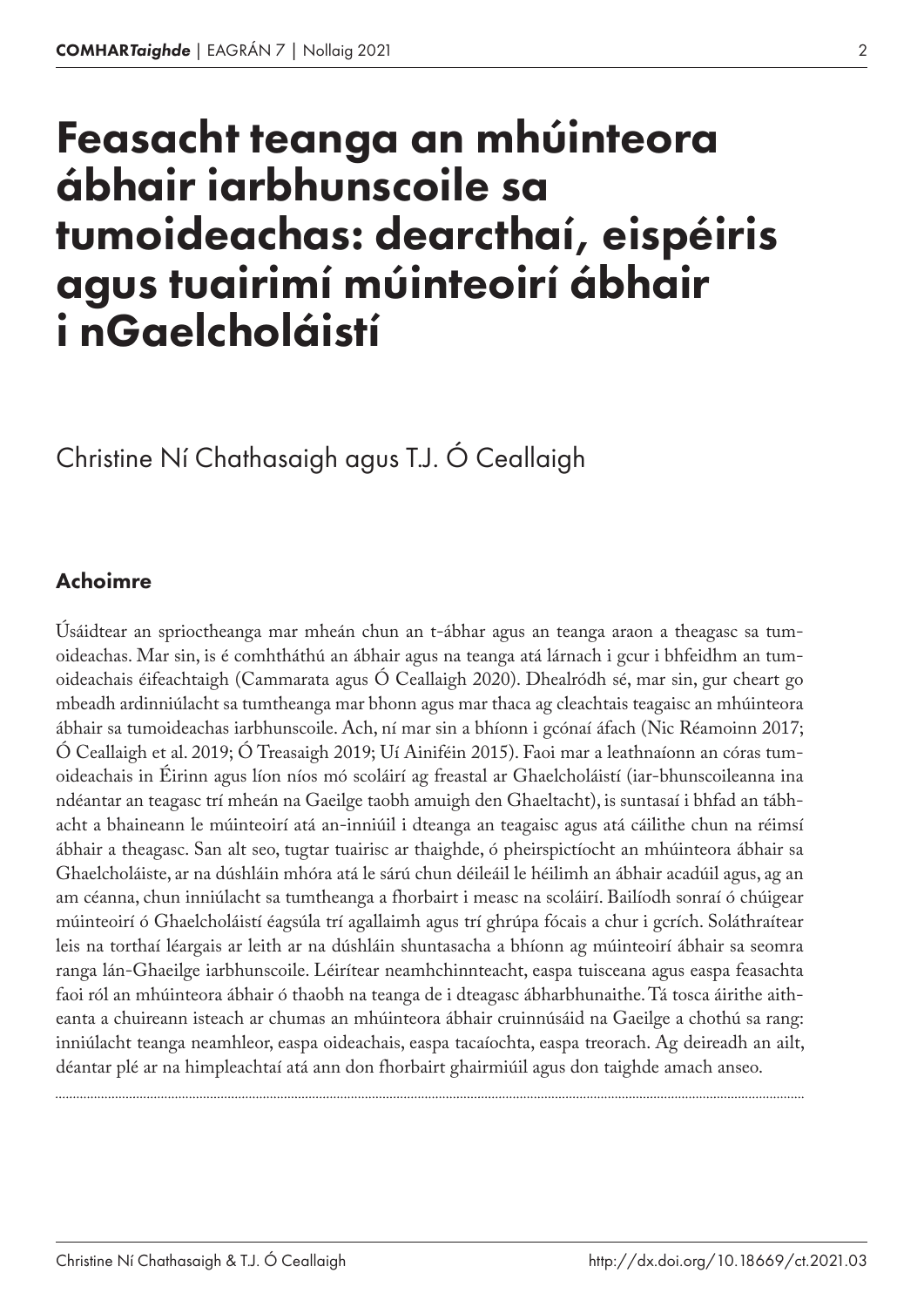#### Réamhrá

Cineál ar leith den oideachas dátheangach is ea an tumoideachas lán-Ghaeilge ina ndéantar an t‑ábhar a theagasc do scoláirí trí mheán mionteanga atá á foghlaim acu ar scoil. Is do scoláirí nach í an Ghaeilge a gcéad teanga (T1) a chuirtear oideachas dara leibheál lán-Ghaeilge ar fáil de ghnáth i scoileanna lasmuigh den Ghaeltacht ar a dtugtar Gaelcholáistí. I staitisticí ó 2018 / 2019, léirítear go raibh 47 Gaelcholáiste ag freastal ar 3.6% de na scoláirí scoile go léir i bPob‑ lacht na hÉireann (Gaeloideachas 2019). Is iad an dátheangachas, an délitearthacht agus an ghnóthachtáil acadúil spriocanna an tumoideachais lán-Ghaeilge. In ainneoin an éilimh mhéadaithe ar na cláir sin agus an rath réasúnta a bhíonn orthu, bíonn sé casta go fóill na cláir sin a chur i bhfeidhm agus uaireanta ní éiríonn leo chomh maith is a bhímid ag súil leis (Ó Ceallaigh agus Ní Shéaghdha 2017; Ó Ceallaigh agus Ó Laoire 2021; Ó Duibhir 2018). Tá sé léirithe go gcuireann cláir thumoideachais lán-Ghaeilge dúshláin roimh scoláirí agus roimh mhúinteoirí araon. Ar an gcéad dul síos, cé go mbaineann scoláirí tumoideachais scileanna gabhchumais amach atá ar aon dul le cainteoirí dúchais, léirítear freisin go bhfuil scileanna ginchumais níos ísle acu i dtéarmaí sainiúlacht stór focal, cruinneas gramadaí, agus oiriúnacht úsáide (Ó Duibhir 2018; Walsh 2007). Ina dhiaidh sin, ó tharla go gcuirtear béim mhór ar an ábhar i gcláir thumoideachais, is dúshlán leanúnach é do mhúinteoirí freastal ar an ábhar riachtanach agus ar fhorbairt eolas agus fheasacht na scoláirí ar an teanga (Ní Thuairisg 2014; Ó Ceallaigh et al. 2019; Ó Ceallaigh et al. 2020). Tá taighdeoirí den tuairim gur féidir na dúshláin a bhaineann le forbairt na teanga i measc scoláirí tumoideachais a leagan go páirteach ar easpa feasachta teanga na múinteoirí iarbhunscoile (Ó Ceallaigh et al. 2019). Níl tuiscint iomlán againn go fóill áfach ar conas an cumas is éifeachtaí a dhearadh ar mhaithe le gnóthachtáil an ábhair acadúil agus, go comhuaineach, inniúlacht sa tumtheanga a fhorbairt i measc na scoláirí sa Ghaelcholáiste. San alt seo, dírítear ar pheirspictíochtaí agus ar eispéiris an mhúinteora ábhair sa Ghaelcholáiste ar mhaithe le solas a chaitheamh ar an ábhar seo. Tugtar spléachadh ar dtús san alt seo ar thábhacht na feasachta teanga mar ghné lárnach de chleachtas an mhúinteora ábhair san iar-bhunscoil

lán-Ghaeilge agus féachtar ansin ar dhúshláin áirithe a bhaineann leis an bhfeasacht teanga i gcomhthéacs an tumoideachais in Éirinn. Ansin, tugtar léargas ar réasúnaíocht agus ar mhodheolaíocht an taighde agus cuirtear na torthaí taighde i láthair. Ar deireadh, déantar plé ina leagtar béim ar na buncheisteanna atá ann i gcónaí i dtéarmaí fhorbairt ghairmiúil mhúinteoirí ábhair an tumoideachais agus tugtar achoimre ar threoracha don taighde amach anseo.

#### Feasacht teanga an mhúinteora ábhair mar thaca agus mar bhonn ag cleachtais teagaisc an tumoideachais iarbhunscoile

Bíonn foghlaim rathúil ábhair ag brath go mór ar an teanga i réimse an tumoideachais. Bíonn teagmháil fhairsing leis an tumtheanga de dhíth ar fhoghlaimeoirí an tumoideachais (Krashen 1985), mar aon le cleachtadh ar a húsáid (Swain 1985). Téann aisghabháil agus úsáid mhéadaithe i bhfeidhm ar dhoimhneacht na próiseála agus neartaíonn siad na naisc inchinne, rud a fhágann gur fusa teacht orthu seo le linn an ghinchumais (DeKeyser 2007). Faoi mar a thagann méadú ar éilimh chognaíocha an ábhair acadúil, tagann méadú ar na héilimh ó thaobh teanga de chomh maith (Tedick agus Lyster 2020). Mura mbíonn inniúlacht mhaith teanga ag scoláirí sa tumtheanga, ní bheidh ar a gcumas an réimse ábhair a rochtain nó dul i ngleic leis agus iad ag dul ar aghaidh ó bhliain go bliain. Is eol dúinn le fada an lá gurb iad na múinteoirí an acmhainn is tábhachtaí ar leibhéal scoile a théann i bhfeidhm ar ghnóthachtáil na scoláirí. Dá réir sin, tá de chúram gairmiúil ar mhúinteoirí tumoideachais an ghnóthachtáil acadúil a chur chun cinn agus, ag an am céanna, oilteacht agus forbairt na litearthachta sa dara teanga (T2) a fhorbairt. D'fhéadfaí a mhaíomh go gcuireann an fheasacht teanga ar a gcumas do mhúinteoirí ábhair tacú go héifeachtach le foghlaim an ábhair i measc scoláirí i gcomhthéacs chomhtháthú na teanga agus an ábhair sa tumoideachas. Is léir go bhfuil bonn eolais ar leith, tuiscintí doimhne agus inniúlachtaí ríthábhachtacha riachtanach le cur ar chumas múinteoirí an ról casta dinimiciúil sin a chomhlíonadh san oideachas lán-Ghaeilge iarbhunscoile. Sonraítear mar sin go bhfuil leibhéal ard feasachta teanga de dhíth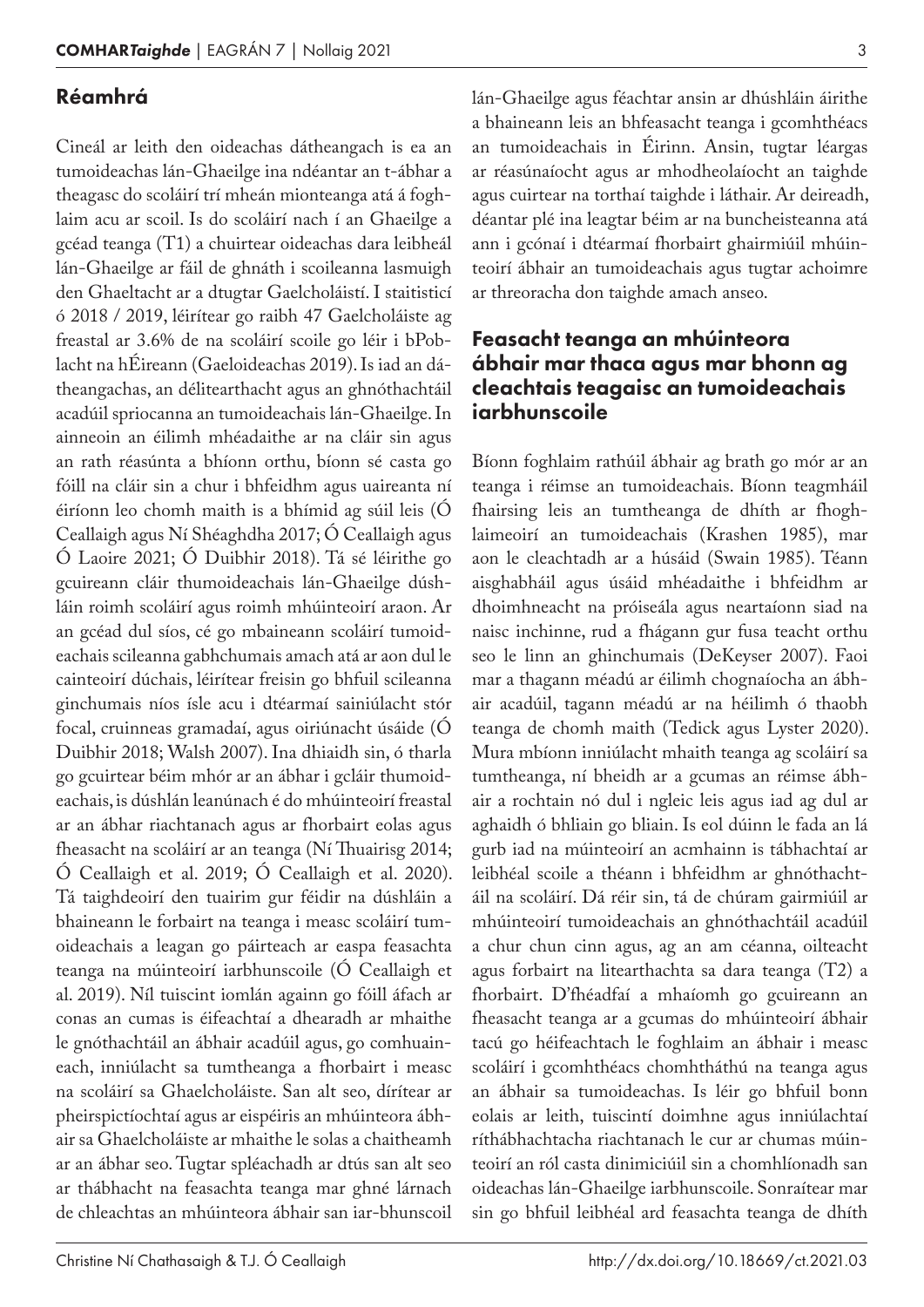ar an múinteoir sa teanga theagaisc chun tabhairt faoin dúshlán sin. Tá trí shainréimse eolais i gceist le feasacht teanga múinteoirí sa tumoideachas: úsáid teanga; eolas faoin teanga; agus saineolas oideolaíoch i dtéarmaí na sprioctheanga sa chomhthéacs ábharbhunaithe (Lyster 2007). Bíonn na réimsí sin ag idirghníomhú lena chéile agus téann siad i bhfeidhm ar a chéile ar bhealaí ar leith. Múnlaíonn an fheasacht teanga acmhainn an mhúinteora tumoideachais chun spriocanna teanga agus gníomhaíochtaí a chruthú ina ndírítear ar riachtanais forbartha na bhfoghlaimeoirí tumoideachais agus ar spriocanna teagaisc an ábhair féin. Tá sé ríshoiléir ón taighde go bhfuil bonn eolais agus tacar sainscileanna oideolaíochta ar leith riachtanach don teagasc sa tumoideachas, lena n‑áirítear feasacht teanga an mhúinteora (Cammarata agus Ó Ceallaigh 2020; Lyster 2007; Ó Ceallaigh et al. 2018; Tedick agus Lyster 2020). De réir na riachtanas stáit i bhformhór na gcomhthéacsanna idirnáisiúnta, is leor cáilíocht san iar-bhunoideachas ina ndírítear go príomha ar theagasc an ábhair chun dul i mbun teagaisc i suíomh tumoideachais. Is annamh a fhéachtar i gcáilíochtaí den sórt sin ar fhéiniúlachtaí sainiúla an tumoideachais, lena gcuimsítear an t-eolas agus na scileanna atá ag teastáil le haghaidh oideolaíocht an tumoideachais. Dúshlán atá ann i gcónaí is ea ullmhú easnamhach múinteoirí le haghaidh cláir thumoideachais in Éirinn. Cé go bhfuil molta ag taighdeoirí gur cheart sprioc a leagan síos go mbeadh cumas teanga an mhúinteora aitheanta mar chritéir do mhúinteoirí a dteastódh uathu a bheith fostaithe san earnáil agus cáilíocht sa teanga (leibhéal B2 ar a laghad ar Comhchreat Tagartha na hEorpa um Theangacha) mar chritéir cheapacháin le haghaidh múinteoirí sa chóras tumoideachais (Ó Ceallaigh agus Ní Shéaghdha 2017; Ó Ceallaigh et al. 2019), ní bhíonn saincháilíochtaí de dhíth maidir le hinniúlacht teanga de ná cumas an mhúinteora teanga agus ábhar a chomhtháthú in oideolaíocht an oideachais lán-Ghaeilge iarbhunscoile go fóill áfach.

#### Feasacht teanga an mhúinteora ábhair iarbhunscoile: an lúb ar lár

In Éirinn, tuairiscítear go bhfuil fíorghanntanas múin‑ teoirí ábhair ann a bhfuil caighdeán sásúil teanga acu le bheith ag obair trí mheán na Gaeilge (Ó Grádaigh 2015). Chomh maith leis sin, léiríonn múinteoirí an ghoirt lán-Ghaeilge an fheasacht ar an bhfreagracht atá orthu a bheith ina samhlacha teanga dá scoláirí ach léiríonn siad easpa muiníne ina gcumais teanga féin (Nic Réamoinn 2017; Ní Thuairisg 2014; Ó Ceall‑ aigh et al. 2020; Ó Treasaigh 2019). Bíonn cruinneas a n-úsáide teanga féin ina ábhar imní agus frustrachais do mhúinteoirí tumoideachais i gcónaí (Nic Réamoinn 2017; Ó Ceallaigh et al. 2020; Uí Ainiféin 2015). Lena chois sin, bíonn drogall ar mhúinteoirí ábhair luathghairme gan aon cháilíocht tríú leibhéal acu sa Ghaeilge a gcaighdeán féin a nochtadh leis na scoláirí ar eagla go gcruthódh sé fadhbanna ó thaobh na bainistíochta ranga de (Ó Ceallaigh et al. 2020). Sonraítear go bhfuil bearnaí suntasacha in eolas faisnéiseach na múinteoirí tumoideachais ar an tumtheanga féin agus ina n‑inniúlacht sa teanga sin (Nic Réamoinn 2017; Ní Thuairisg 2014; Ó Ceall‑ aigh et al. 2019; Ó Ceallaigh et al. 2020; Ó Treas‑ aigh 2019; Uí Ainiféin 2015). Aithníonn múinteoirí ábhair an tumoideachais lán-Ghaeilge iad féin mar mhúinteoirí ábhair seachas mar mhúinteoirí teanga agus bíonn deacrachtaí acu an teanga a chomhtháthú leis an ábhar i dteagasc ábharbhunaithe (Ó Ceallaigh et al. 2019; Ó Ceallaigh et al. 2020). Bíonn múin‑ teoirí ábhair ag brath an iomarca ar an ionchur, agus go minic ní mheallann siad go leor foirmeacha teanga ó na scoláirí agus bíonn deacrachtaí acu coincheapa atá níos casta ó thaobh na cognaíochta de lena mbain‑ eann éilimh theanga áirithe a theagasc trí Ghaeilge (Ó Ceallaigh et al. 2019). Músclaíonn na torthaí sin cruacheisteanna suntasacha i ndáil le féiniúlacht múinteoirí tumoideachais. Léiríonn an taighde ar mhúinteoirí a mbíonn ábhar á theagasc acu trí dhara teanga na scoláirí go mbíonn forbairt ghairmiúil nach beag ag teastáil uathu chun an obair a chur i gcrích go héifeachtach. Is gá aird a thabhairt ar an ngné sin agus ní mór féachaint uirthi ar bhonn córasach ar fud leanúntas an oideachais agus na forbartha do mhúinteoirí tumoideachais in Éirinn (Ní Thuairisg 2014; Ó Ceall‑ aigh et al. 2019, 2020; Ó Grádaigh 2015; Ó Duibhir 2018; Walsh 2007). Is cúis bhuartha í an mhoill mhór seo le cur i bhfeidhm na moltaí. Is é sprioc an ailt seo ná léargas a thabhairt ar na creidiúintí, tuairimí agus eispéiris atá ag múinteoirí ábhair i nGaelcholáistí ar an ábhar casta seo.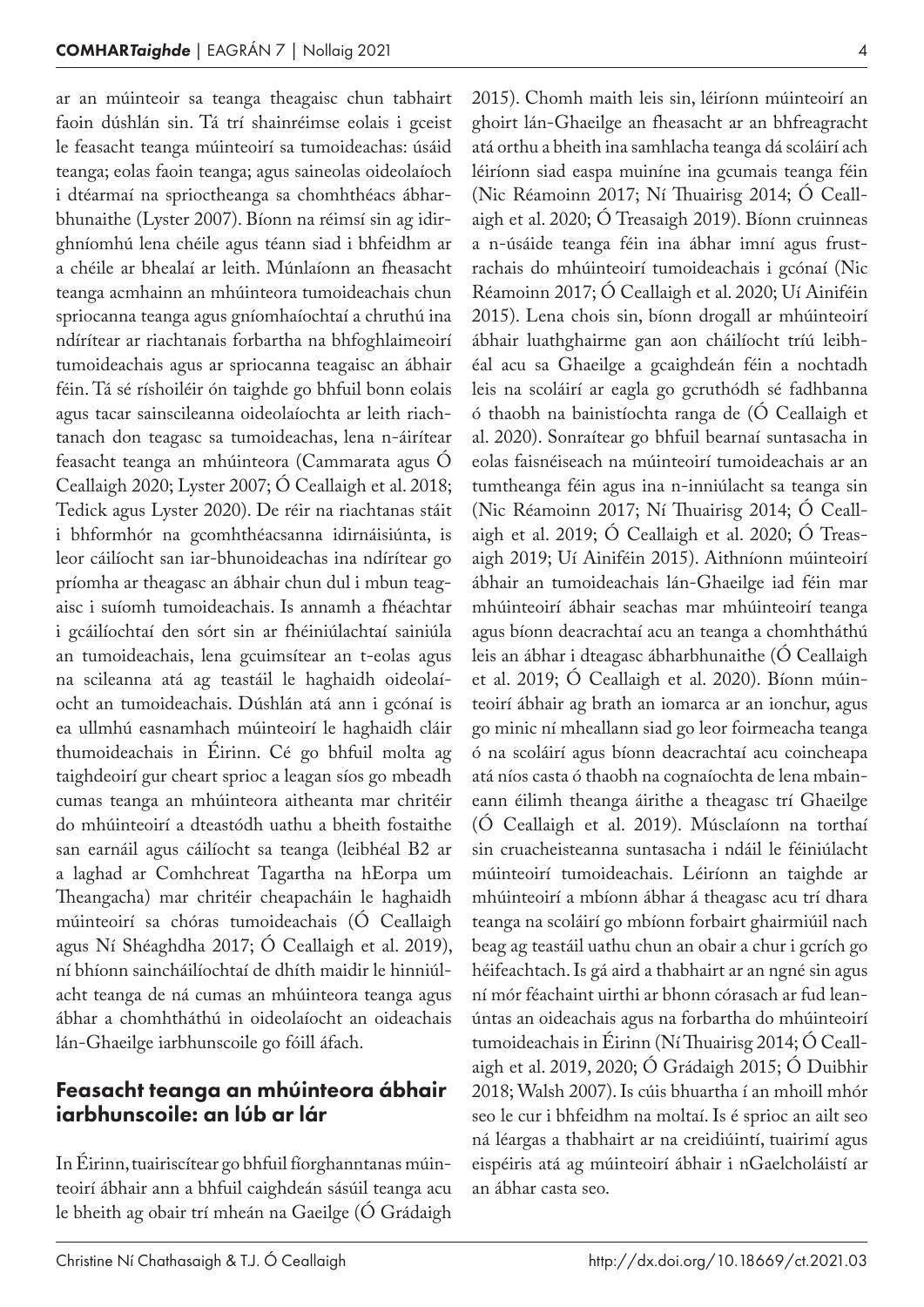#### Comhthéacs an taighde seo

Cé go bhfuil fianaise curtha ar fáil go bhfuil ard‑ chaighdeáin, ar an meán, bainte amach ag scoláirí iarbhunscoile tumoideachais in Éirinn (Ó Caollaí 2019), aithnítear freisin riachtanais shainiúla na múinteoirí a bhíonn ag teagasc trí mheán na Gaeilge ag an iar-bhunleibhéal (Ní Thuairisg 2014; Ó Ceallaigh et al. 2019). Tá múinteoirí ábhair ag feidhmiú sa ghort gan mórán tacaíochta, gan mórán oideachais agus go minic gan a bheith líofa ná cumasach i dteanga an teagaisc. Is beag taighde atá déanta ar an ábhar seo, ó pheirspictíocht an mhúinteora ábhair sa tumoideachas iarbhunscoile. Is é sprioc an taighde seo cur lenár dtuiscint ar dhearcthaí, eispéiris agus thuairimí múinteoirí ábhair i nGaelcholáistí. Rud bunriachtanach é an tuiscint sin chun freagairt go hoiriúnach dá sainriachtanais agus, ar an mbealach sin, chun feabhas a chur ar cháilíocht fhoriomlán an teagaisc ábharbhunaithe sa Ghaelcholáiste.

#### Modheolaíocht

Dhírigh an taighde cáilíochtúil seo ar an gceist taighde seo a leanas:

• Cad iad na dúshláin a bhíonn le sárú ag múinteoirí ábhair sa Ghaelcholáiste chun déileáil le héilimh an ábhair acadúil agus, ag an am céanna, chun inniúlacht sa tumtheanga a fhorbairt i measc na scoláirí?

Ghlac cúigear múinteoirí a bhíonn ag plé le hábhair phraiticiúla éagsúla páirt in agallaimh agus i bhfócasghrúpa idir Feabhra agus Meitheamh 2020. Rinne na rannpháirtithe agallamh leathstruchtúrtha a mhair fiche go tríocha nóiméad a ndearnadh taifeadadh fuaime air. Thug na hagallaimh deis do rannpháirtithe a dtuairimí, a ndearcadh agus a dtaithí maidir leis an ábhar a chur in iúl tríd an bplé. Ghlac na rannpháirtithe páirt i bhfócasghrúpa taifeadta a mhair nócha nóiméad. Bhí ceisteanna an fhócasghrúpa bunaithe ar shonraí a bailíodh in agallaimh roimhe sin. Féach próifíl na rannpháirtithe thíos i dTábla 1.

Soláthraíodh réasúnaíocht an taighde do na rannpháirtithe leis an tuiscint gurbh fhéidir leo tarraingt siar roimh ré agus tugadh deis dóibh a rannpháirtíocht sa taighde a phlé. Gealladh go gcoinneofaí na sonraí a bailíodh faoi rún agus deimhníodh príobháideacht agus anaithnideacht na rannpháirtithe trí fhaisnéis aitheantais a bhaint de na sonraí.

Rinneadh anailís ar na sonraí cáilíochtúla ar fad de réir mar a bailíodh iad. Leanadh treoracha Seidman

|                                 | Múinteoir 1                                      | Múinteoir 2                                       | Múinteoir 3                                 | Múinteoir 4                                 | Múinteoir 5                     |
|---------------------------------|--------------------------------------------------|---------------------------------------------------|---------------------------------------------|---------------------------------------------|---------------------------------|
| Taithí teagaisc                 | 2 bhliain                                        | 13 bliain                                         | 13 bliain                                   | Bliain amháin                               | 7 mbliana                       |
| Taithí teagaisc<br>lán-Ghaeilge | 2 bhliain                                        | 13 bliain                                         | 12 bliain                                   | Bliain amháin                               | 7 mbliana                       |
| <b>Ábhar</b>                    | Adhmadóireacht                                   | Ealaín                                            | Eacnamaíocht<br><b>Bhaile</b>               | Corpoideachas<br>& Gaeilge                  | Corpoideachas                   |
| Próifíl scoile                  | Gaelcholáiste<br>beag                            | Gaelcholáiste<br>cathrach                         | Gaelcholáiste<br>beag                       | Gaelcholáiste<br>cathrach                   | Gaelcholáiste<br>mór            |
| Cúlra<br>scolaíochta            | <b>Bunscoil agus</b><br>Meánscoil<br>Ghaeltachta | <b>Bunscoil agus</b><br>Meánscoil lán-<br>Bhéarla | Bunscoil lán-<br>Bhéarla &<br>Gaelcholáiste | Bunscoil lán-<br>Bhéarla &<br>Gaelcholáiste | Gaelscoil agus<br>Gaelcholáiste |

#### Tábla 1: Próifíl na rannpháirtithe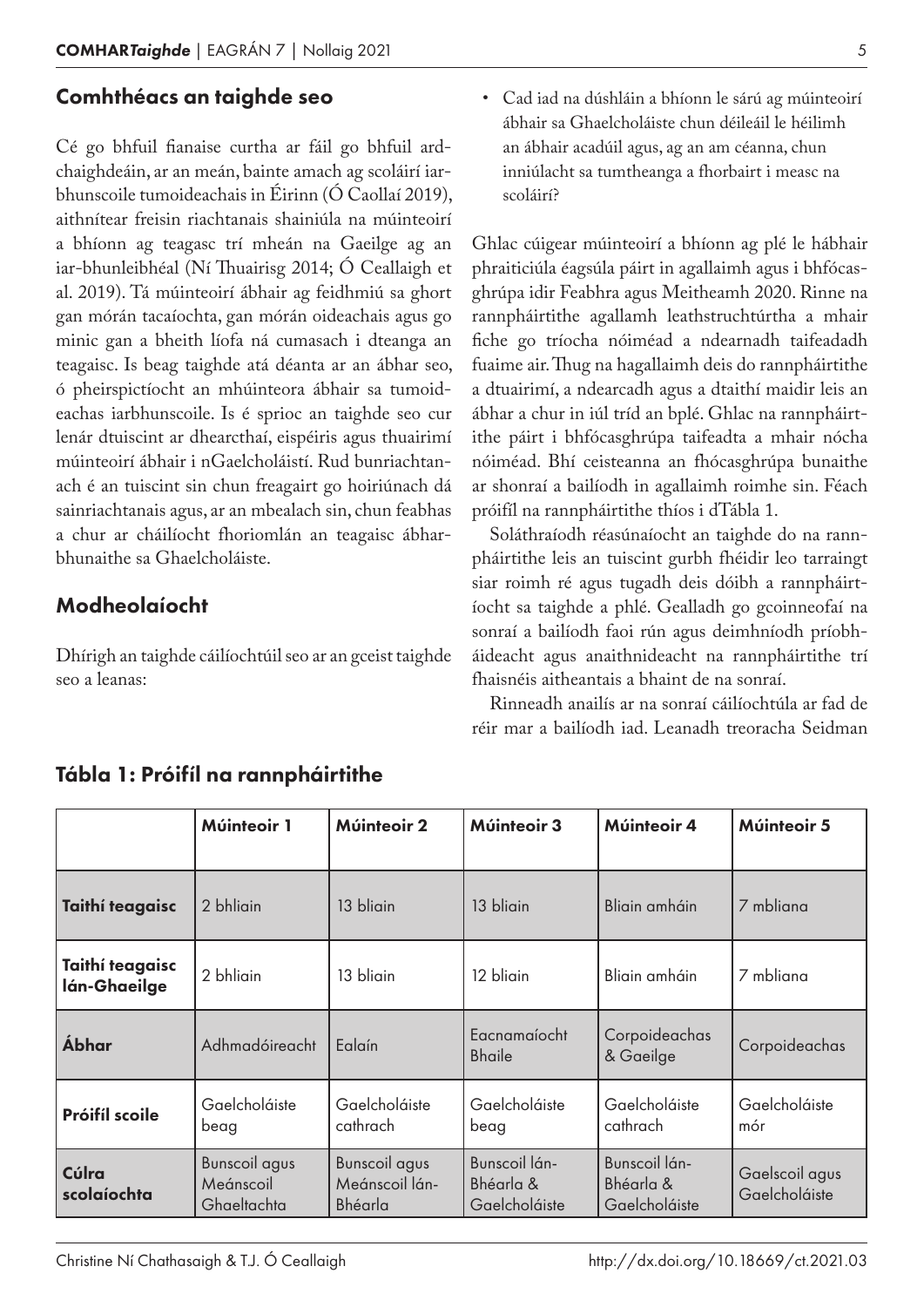(1991) a deir gur chóir don taighdeoir marc a chur ar shleachta faoi leith, na sonraí a chur i ngrúpaí agus staidéar a dhéanamh ar na catagóirí chun naisc thuamúla a lorg. Rinneadh tras-scríbhinní de na hagallaimh agus fócasghrúpa. Rinneadh an túschódú a fhad is a bhí tras-scríbhinní á gclóscríobh agus scríobhadh na comhráite díreach mar a tharla siad, gan botúin sa teanga a cheartú. Trí iniúchtaí éagsúla ar an ngaol idir na haonaid sin, cinneadh go raibh cóid áirithe ina bhfo-thacair de chóid eile agus, dá bharr sin, cuireadh le chéile iad (Cohen et al. 2006). Ar deireadh, rinneadh na téamaí lárnacha comhaontaithe i ndáil le dearcthaí, eispéiris agus tuairimí múinteoirí ábhair a bheachtú agus a lipéadú. Rinneadh dearcthaí, eispéiris agus tuairimí na múinteoirí ábhair a rangú de réir ceann de na cúig théama seo a leanas:

- Inniúlacht teanga an mhúinteora ábhair
- Teagasc agus foghlaim trí Ghaeilge
- Cruinneas teanga na scoláirí a cheartú
- Dúshláin shainiúla an tseomra ranga ábharbhunaithe i nGaelcholáiste
- Infreastruchtúr tacaíochta.

#### Torthaí agus plé

Ní phléifear ach téama amháin san alt seo — inniúlacht teanga an mhúinteora ábhair.

#### *Inniúlacht teanga an mhúinteora*

Tháinig muinín an rannpháirtí as a (h)inniúlacht teanga féin chun cinn go rialta le linn na n‑agallamh agus le linn an fhócasghrúpa. Labhair na múinteoirí uilig go hoscailte faoin imní a bhíonn orthu maidir le réim agus le cruinneas na Gaeilge lasmuigh agus laistigh den seomra ranga. Lochtaigh na rannpháirtithe uilig a n‑inniúlacht Ghaeilge féin ar an mbonn go bhfuil sí míchruinn, meirgeach agus neamhleor. Is minic le linn agallaimh a d'admhaigh rannpháirtithe go raibh a fhios acu nach raibh siad cruinn, nach raibh a gcuid Gaeilge 'foirfe' agus nach raibh na rialacha gramadaí ar eolas acu. Pléifear an téama seo anois faoi na fo-théamaí seo a leanas: inniúlacht teanga an mhúinteora sa seomra ranga agus inniúlacht teanga an mhúinteora lasmuigh den seomra ranga.

Léirigh na rannpháirtithe ar fad sa taighde feasacht ghrinn ar an bhfreagracht atá orthu a bheith ina samhlacha teanga dá scoláirí sa rang ábharbhunaithe lán-Ghaeilge. Mar sin féin, léiríodh go leor teannais a bhain leis an bhfreagracht sin. Léirigh siad imní maidir le cruinneas a n‑úsáide teanga féin. Agus iad ag cuimhneamh ar na dúshláin a chuir an teagasc ábharbhunaithe lán-Ghaeilge os a gcomhair, shonraigh rannpháirtaithe go bhfuil tionchar suntasach ag inniúlacht teanga an mhúinteora ábhair ar cháilíocht an teagaisc. Thug rannpháirtí amháin an léargas seo a leanas:

Féachann sé nach bhfuil a fhios agam cad atáim ag caint faoi nuair a bhíonn orm smaoineamh faoin nGaeilge (Rannpháirtí, agallamh).

Dar léi, tá an chuma ar an scéal nach bhfuil sí muiníneach faoin méid atá á mhúineadh aici, má tharlaíonn sé go bhfuil sí ag streachailt le teacht ar an struchtúr trí Ghaeilge nó muna bhfuil saintéarmaíocht ar leith aici ar an bpointe agus í i mbun teagaisc. Treocht choiteann a d'eascair as na hagallaimh leath‑ struchtúrtha agus as an bhfócasghrúpa ab ea imní choiteann i ndáil leis an eolas ar an ngramadach atá ag na rannpháirtithe sa taighde, arb eolas neamhleor go ginearálta é. Bíodh is go léiríonn múinteoirí meas ar ghramadach chruinn ina gcuid oibre, shonraigh siad go mbíonn siad ag mothú imníoch agus cúthaileach, agus nach mbíonn siad lánmhuiníneach maidir lena n‑úsáid teanga féin. Léirigh rannpháirtí amháin na leochaileachtaí sin go soiléir:

Níl an cruinneas agam agus uaireanta bíonn faitíos orm mar tá fhios agam go bhfuilim ag déanamh botúin (Rannpháirtí, agallamh).

Ní hamháin gur chuir an t-eolas neamhleor ar an ngramadach isteach ar mhuinín an mhúinteora, ach is léir gur chuir sé isteach ar chumas an mhúinteora ábhair aiseolas ceartaitheach a thabhairt dá scoláirí. Luadh go mbeadh imní ar na múinteoirí ábhair Gaeilge na scoláirí a cheartú i gcás nach mbeadh an leagan cruinn ar a dtoil acu féin: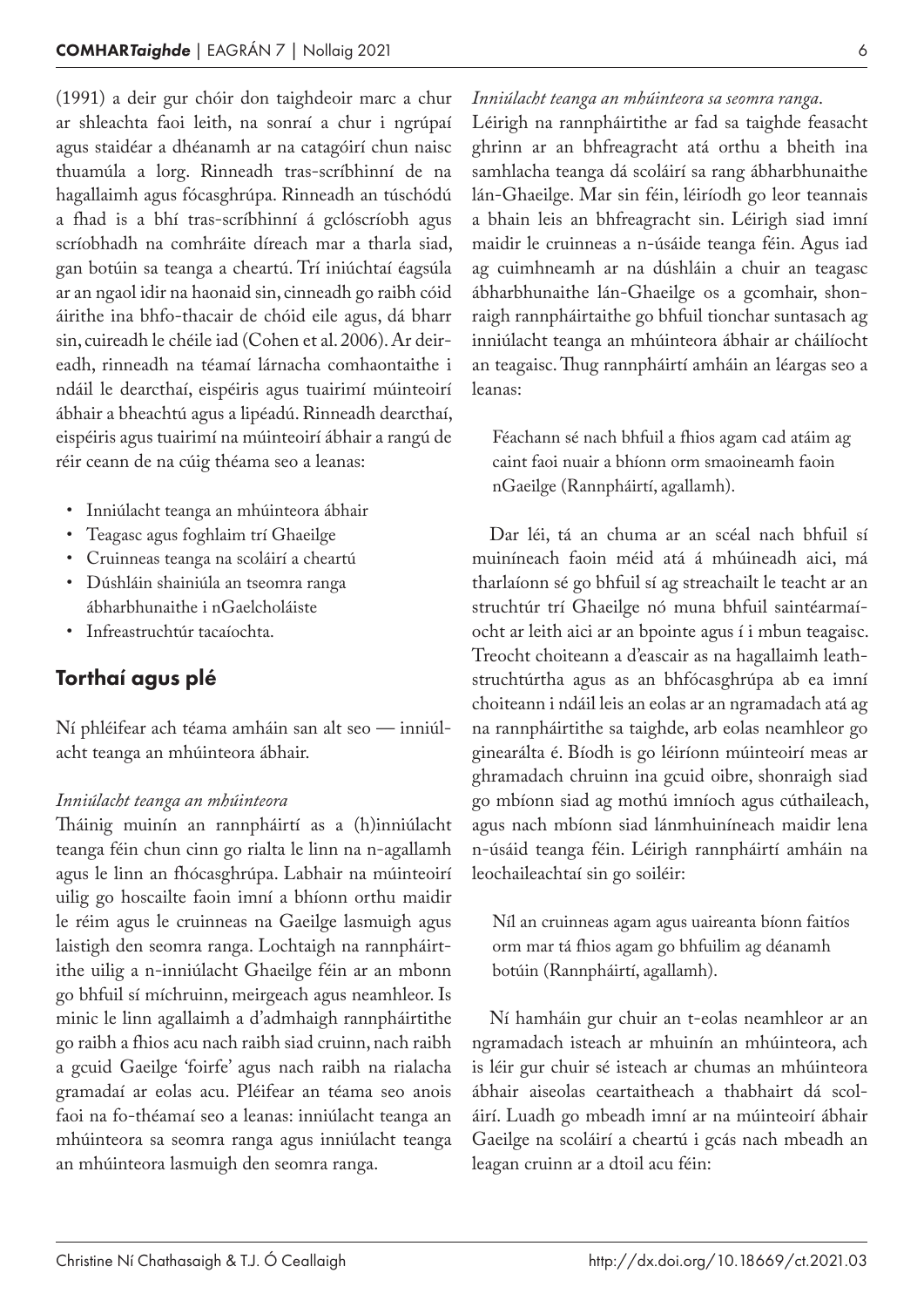Tá an méid sin leagan míchruinn ag dul timpeall, I don't want to add to the problem (Rannpháirtí, agallamh).

Thuairiscigh múinteoir eile go mbíonn a fhios aici uaireanta go bhfuil rud éigin 'mícheart' san abairt, ach nach bhfuil de chumas aici an botún a mhíniú:

ní féidir liom líne nó ciorcal dearg a chur mórthimpeall an bhotúin, mar ní bheidh mé in ann é a mhíniú nuair a chuireann an scoláire ceist orm faoin gcúis (Rannpháirtí, agallamh).

Bhí aontacht láidir ó na rannpháirithe go ndéanann siad neamhaird ar earráidí sa rang nuair nach mbíonn an cumas acu iad a cheartú, nuair a bhíonn siad faoi bhrú ama nó nuair a bhíonn ró-ualach an tsiollabais orthu. Tríd is tríd, shainaithin rannpháirtithe an taighde iad féin mar mhúinteoirí ábhair amháin seachas mar mhúinteoirí teanga i gcomhthéacs theagasc an ábhair. Léiríodh go raibh cinntí maidir le pleanáil agus teagasc déanta ag na rannpháirtithe bunaithe ar an ábhar agus ar an ábhar amháin. Chuir na rannpháirtithe in iúl nach mbíonn scoláirí ag súil go mbeidh cáilíocht na teanga á meas ag múinteoirí ábhair sa chomhthéacs ábharbhunaithe.

Cé gur aithin múinteoirí éilimh theanga na n‑ábhar éagsúla, d'admhaigh siad nach raibh na réimeanna teanga uireasacha ábharbhunaithe ar a dtoil acu. Léirigh múinteoirí le taithí teagaisc éagsúil acu i suíomhanna lán-Ghaeilge iarbhunscoile na buarthaí céanna maidir leis na heasnaimh a bhí orthu i dteanga acadúil an ábhair:

Táim ag múineadh trí Ghaeilge le níos mó ná deich mbliana anois agus fós níl na focail go léir agam, cinnte níl na nótaí go léir cruinn, agus nílim cinnte an mbeidh siad riamh (Rannpháirtí, agallamh).

Chomh maith leis sin, is léir go mbíonn ualach oibre sa bhreis i gceist do mhúinteoirí ábhair agus iad ag dul i ngleic le hathruithe curaclaim mar aon leis na héilimh theanga a thagann leo:

Tá an cúrsa chomh nua, táim ag foghlaim faoin gcúrsa fós, níl am agam an téarmaíocht as Gaeilge a fhoghlaim chomh maith. Focail an-randamach

agus I suppose nua-aimseartha iad, níl siad agam trí Ghaeilge (Rannpháirtí, agallamh).

Léiríodh freisin go gcasann múinteoirí ábhair ar an mBéarla nuair nach bhfuil inniúlacht chuí teanga acu ailínithe le héilimh chognaíocha an ábhair acadúil:

Uaireanta, bíonn tú i bponc i lár abairte, agus just bíonn sé níos fearr an Béarla a úsáid (Rannpháirtí, fócasghrúpa).

Tá tuiscint agus eolas ar chúrsaí teanga, go háir‑ ithe ar an tumtheanga, ríthábhachtach maidir le héifeachtacht na hoibre a dhéanann múinteoir tumoideachais (Tedick agus Lyster 2020; Ó Ceallaigh agus Ó Brolcháin 2020). Is léir ón taighde seo nach mbíonn inniúlacht chuí teanga ag an múinteoir ábhair an t‑ionchur agus an t‑aiseolas is gá a thabhairt chun inniúlacht na scoláirí sa tumtheanga a fhorbairt. Ní mór don teagasc a chinntiú go n-éiríonn le foghlaimeoirí stór saibhir de nathanna foirmleacha agus inniúlacht riailbhunaithe a fhorbairt (Krashen 1985) mar aon le deiseanna úsáide teanga (Swain 1985) ar mhaithe le teanga a phróiseáil agus a shealbhú (DeKeyser 2007). Mar sin, má úsáidtear an Béarla go minic chun rochtain a fháil ar choincheapa casta ábharbhunaithe, is beag a bheidh sealbhaithe ag scoláirí ó thaobh na Gaeilge de sa seomra ranga ábharbhunaithe.

Thug rannpháirtithe an taighde seo le fios gur chuir easpa muiníne as a gcumas teanga féin, go háirithe a máistreacht ar ghramadach agus ar an stór focal a bhaineann go sonrach leis an ábhar, isteach ar chleachtas teagaisc an ranga. Sonraíonn go leor taighdeoirí go léirítear i dtaithí múinteoirí tumoideachais easnaimh shonracha teanga, easpa muiníne ó thaobh teanga de, agus laigí maidir lena n-eolas faoin teanga (Nic Réamoinn 2017; Ní Thuairisg 2014; Ó Ceallaigh agus Ó Brolcháin 2020; Ó Ceallaigh et al. 2019; Ó Ceallaigh et al. 2020; Ó Treasaigh 2019). Tuigtear chomh maith sa taighde seo gur easpa muiníne i leith a gcumais teanga féin a chuireann srian ar mhéid an aiseolais cheartaithigh, gné atá aitheanta chomh maith ag taighdeoirí eile an ghoirt (Ní Aogáin agus Ó Duibhir 2021; Ó Ceallaigh et al. 2019). Shainaithin rann‑ pháirtithe an taighde seo iad féin mar mhúinteoirí ábhair agus leag siad béim ar leith ar ghnóthachtáil an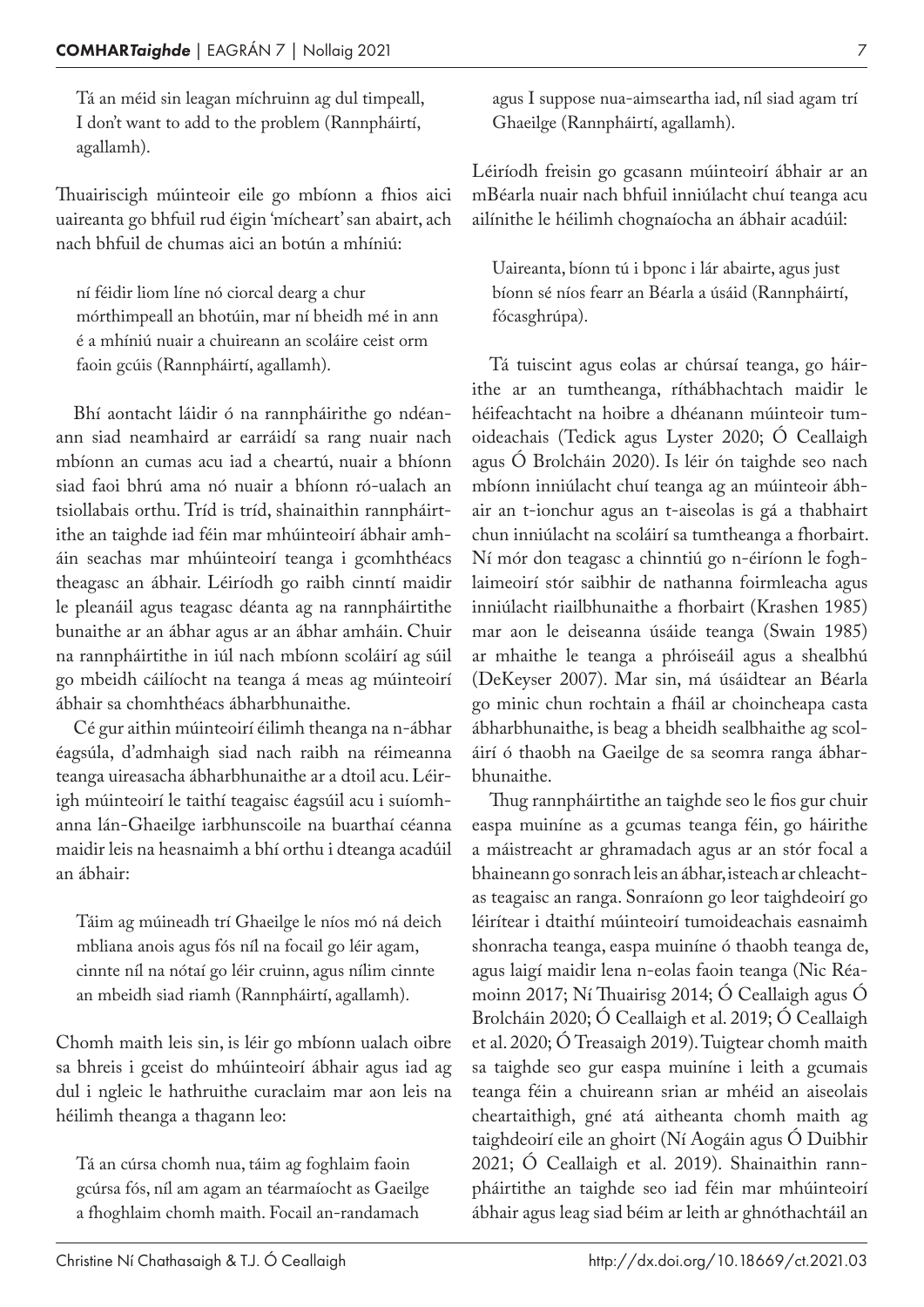ábhair seachas ar ghnóthachtáil na Gaeilge. Léiríodh i staidéir roimhe seo ar an tumoideachas gurb é teagasc an ábhair an chloch is mó ar a bpaidrín ag múinteoirí ábhair iarbhunscoile an tumoideachais lán-Ghaeilge chomh maith (Ó Ceallaigh et al. 2019; Ó Ceallaigh et al. 2020). Maíonn Hoare agus Kong (2008) go dtar‑ laíonn a leithéid toisc go gcoinnítear múinteoirí tumoideachais agus a gcuid scoláirí cuntasach faoi ghnóthachtáil san ábhar thar rud ar bith eile.

#### *Inniúlacht teanga an mhúinteora lasmuigh den seomra ranga*

Thug na rannpháirtithe ar fad le fios go bhfuil úsáid na Gaeilge i measc na foirne leochaileach mar thopaic. Luadh nach mbíonn daoine ag iarraidh an comhrá a thosú trí Ghaeilge, i gcás nach mbeadh fonn ar an múinteoir eile Gaeilge a labhairt nó i gcás nach mbeadh an mhuinín ag an múinteoir eile Gaeilge a labhairt. Tugadh íomhá shoiléir dúinn nuair a luaigh beirt rannpháirtithe nach mbíonn fonn ar mhúinteoirí Gaeilge a úsáid sa seomra foirne, i gcás go gceapfaidh múinteoirí eile le beagán Gaeilge go bhfuil siad droch‑ bhéasach. Tá blaiseadh de thuairimí na rannpháirtithe ar an ábhar curtha ar fáil i bhFíor 1 thíos:

> Drochbhéasach Awkard Uncertainty Leochaileach Intimidating Deacair Easpa muinine Cairdiúil

#### Fíor 1

Focail na rannpháirtithe maidir le húsáid na Gaeilge i measc na foirne

Tagraíodh don réimse leathan cumas teanga a bhíonn ag múinteoirí i nGaelcholáistí chomh maith. Rinne na múinteoirí cur síos freisin ar an tionchar a bhíonn ag múinteoirí atá fostaithe sa scoil, nach bhfuil sásta an Ghaeilge a labhairt nó nach bhfuil de chumas acu Gaeilge a labhairt:

D'fhéadfadh sé a bheith saghas awkward a dhóthain, mar sin in ionad a bheith rude nó an duine a fhágaint amach, labhraímid i mBéarla (Rannpháirtí, fócasghrúpa).

Ábhar buartha atá ar fáil ó mhúinteoir amháin a dúirt go mbíonn imní uirthi ríomhphost a sheoladh chuig foireann na scoile, mar nach bhfuil sí muiníneach aisti féin ag scríobh na Gaeilge. Tá cruinneas a n‑úsáide teanga féin ina ábhar imní agus frustrachais do mhúinteoirí tumoideachais léirithe roimhe seo ag taighdeoirí eile chomh maith (Fortune et al. 2008; Ní Thuairisg 2014; Ó Ceallaigh et al. 2020).

Dúradh go mbíonn faitíos ar mhúinteoirí go mbeidh múinteoirí eile ag déanamh measúnaithe ar a gcumas Gaeilge. De réir dealraimh, bíonn céimiúlacht ann ó thaobh na Gaeilge de i scoileanna.

Bíonn sé an-soiléir cé hiad na múinteoirí atá anmhaith ag labhairt agus ag scríobh as Gaeilge, agus níl tú ag iarraidh botúin a dhéanamh ós comhair an duine sin (Rannpháirtí, fócasghrúpa).

Tugadh le fios le linn an taighde gur bagairt mhór í an chéimiúlacht do dhul chun cinn na teanga i measc na foirne agus sa scoil i gcoitinne. Aithníodh níos luaithe go bhfuil ganntanas múinteoirí ann atá inniúil sa Ghaeilge agus cumasach múineadh trí Ghaeilge (Ó Grádaigh 2015), mar sin muna bhfaigheann siad deiseanna cainte chun cleachtadh a dhéanamh ar bhonn rialta ar scoil, ní thiocfaidh feabhas ar an scéal. Tá léargas gonta ar fáil thíos ón taighde a léiríonn go ríshoiléir an tionchar a bhíonn ag na nithe seo ar chleachtas an mhúinteora:

Conas go féidir liom mo Ghaeilge a fheabhsú, mar ní labhraíonn éinne Gaeilge sa seomra foirne, mar sin tá mo Ghaeilge ag éirí níos measa, ní ag éirí níos fearr (Rannpháirtí, agallamh).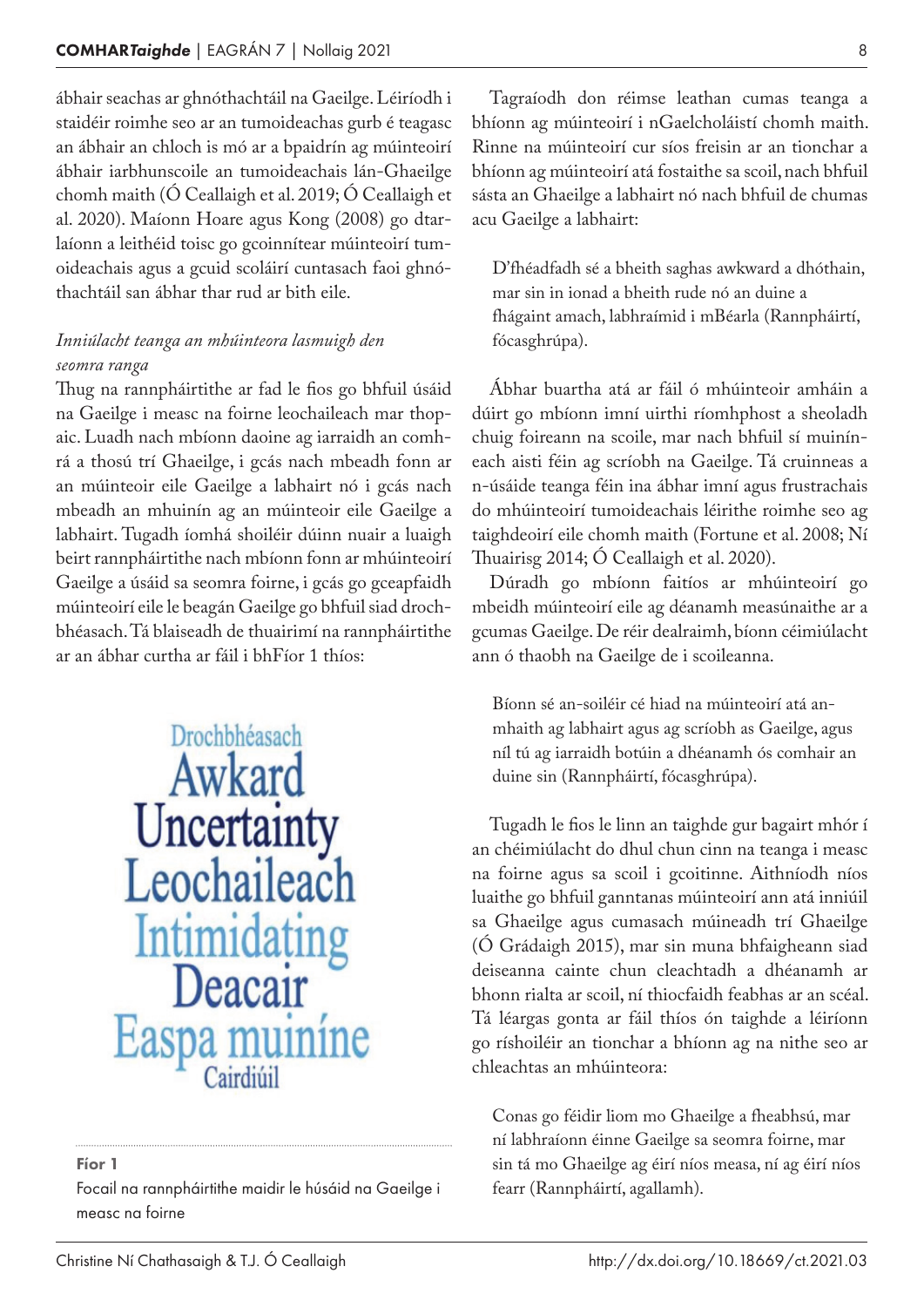Léiríonn taighde go bhfuil forbairt ghairmiúil shuntasach riachtanach do mhúinteoirí an tumoideachais ionas go mbeidh siad éifeachtach sa chomhthéacs lán-Ghaeilge (Ní Thuairisg 2014; Ó Ceall‑ aigh et al. 2019). Tá luaite ag Ó Ceallaigh agus Ní Shéaghdha go bhfuil gá le 'dian-phlean forbartha gairmiúla atá cuimsitheach agus uileghabhálach, agus atá fréamhaithe i saincheisteanna tábhachtacha agus i sainriachtanais na foirne' (2017: 59). Is fiú go mór mar sin na riachtanais a bhaineann le teanga an tsóisialaithe sa seomra foirne agus teanga na cumarsáide a chur san áireamh i gclár forbartha gairmiúil ar bith don iar-bhunscoil tumoideachais lán-Ghaeilge.

#### Conclúid

Gné riachtanach a spreagann cláir thumoideachais rathúla is ea soláthar múinteoirí a bhfuil na hinniúlachtaí éigeantacha teanga acu mar aon leis na cleachtais oideolaíochta ghaolmhara (Ó Ceallaigh agus Ní Shéaghdha 2017). Tugtar le fios sa taighde seo go bhfuil bearnaí suntasacha in eolas faisnéiseach na múinteoirí ábhair ar an tumtheanga féin agus ina n‑inniúlacht sa teanga sin agus go bhfuil easpa muin‑ íne acu ina gcumas teanga féin laistigh agus lasmuigh den seomra ranga. Léiríodh easnaimh shonracha teanga, neamhdhiongbháilteachtaí teanga, agus laigí maidir lena gcuid eolais faoin teanga, go háirithe a máistreacht ar an stór focal a bhaineann go sonrach leis an disciplín. Sonraíodh chomh maith go gcuireann na heasnaimh theanga sin bac ar mhúinteoirí ábhair béim a chur ar an teanga i dteagasc ábharbhunaithe. Cé gur fhéach na rannpháirtithe ar an bhfoghlaim leanúnach mar riachtanas gairmiúil chun a n-inniúlachtaí teanga a fhairsingiú, tugadh le fios freisin nach raibh deiseanna úsáide teanga bronnta orthu i gcónaí i gcomhthéacs na scoile chun a bhfeasacht teanga a fhorbairt. D'fhéadfaí torthaí an taighde seo a úsáid le bonn eolais a chur faoi dhearadh agus fhorbairt na forbartha gairmiúla leanúnaí lena bhfreastalaítear ar na hinniúlachtaí teanga éigeantacha agus ar chleachtais oideolaíocha ghaolmhara an mhúinteora ábhair iarbhunscoile. Ar mhaithe le feasacht teanga an mhúinteora ábhair a chur chun cinn, moltar díriú ar na sainghnéithe seo a leanas:

- Deiseanna úsáide teanga a chur ar fáil lasmuigh agus laistigh den Ghaelcholáiste chun máistreacht an mhúinteora ábhair féin ar an tumtheanga a fhorbairt. Le deiseanna úsáide, spreagfar múinteoirí ábhair le machnamh agus le measúnú a dhéanamh ar an bhforás teanga i réimsí spriocdhírithe an ábhair agus tabhairt faoi phleanáil straitéiseach fhéinstiúrtha le cur ar a gcumas feidhmiú go héifeachtach agus go muiníneach mar mhúinteoirí ábhair sa seomra ranga ábharbhunaithe.
- Tacaíocht leanúnach a sholáthar chun tuiscint an mhúinteora ar chórais agus ar struchtúir teanga a chur chun cinn, lena n‑áirítear réim agus cruinneas teanga a bhaineann go sonrach leis an ábhar mar aon le teanga bhainistíochta an tseomra ranga ábharbhunaithe sin.
- Freagracht i leith chur i bhfeidhm an chomhtháthaithe ábhar agus teanga a shainaithint mar fhoireann scoile agus pleanáil dá réir. Le polasaí aontaithe le hionchais shoiléire, forbrófar saineolas oideolaíoch agus spreagfar múinteoirí ábhair le hathbhreithniú agus le measúnú criticiúil a dhéanamh ar cháilíocht ghnéithe an tsoláthair ina ranganna féin ar mhaithe le scileanna teanga agus litearthachta a chur chun cinn go leanúnach i gcomhthéacs an ábhair.

Níos mó ná riamh, tá cultúr an athraithe ag teastáil le go mbainfimid amach an feabhas a éilítear chun caighdeán foghlama na scoláirí a shaibhriú le béim chomhuaineach ar theanga agus ar ábhar sa seomra ranga ábharbhunaithe iarbhunscoile. Tá gá le treoir shainiúil a leagan amach go soiléir do Ghaelcholáistí ar bhonn náisiúnta, a léiríonn na táscairí cáilíochta ó thaobh na teanga de ar mhaithe le freagracht agus ról an mhúinteora ábhair sa phróiseas teagaisc agus foghlama a dhaingniú i gcleachtas na scoile. Moltar freisin go dtabharfar aitheantas do chumas teanga an mhúinteora mar chritéir do mhúinteoirí a dteastódh uathu a bheith fostaithe in earnáil na Gaelscolaíochta agus cáilíocht sa teanga (leibhéal B2 ar a laghad ar Comhchreat Tagartha na hEorpa um Theangacha) mar chritéir cheapacháin do mhúinteoiri sa chóras tumoideachais.

Staidéar mionscála atá sa taighde seo ina gcuirtear i láthair léargas ag am ar leith ar dhearcthaí múinteoirí ábhair i nGaelcholáistí i ndáil leis na dúshláin a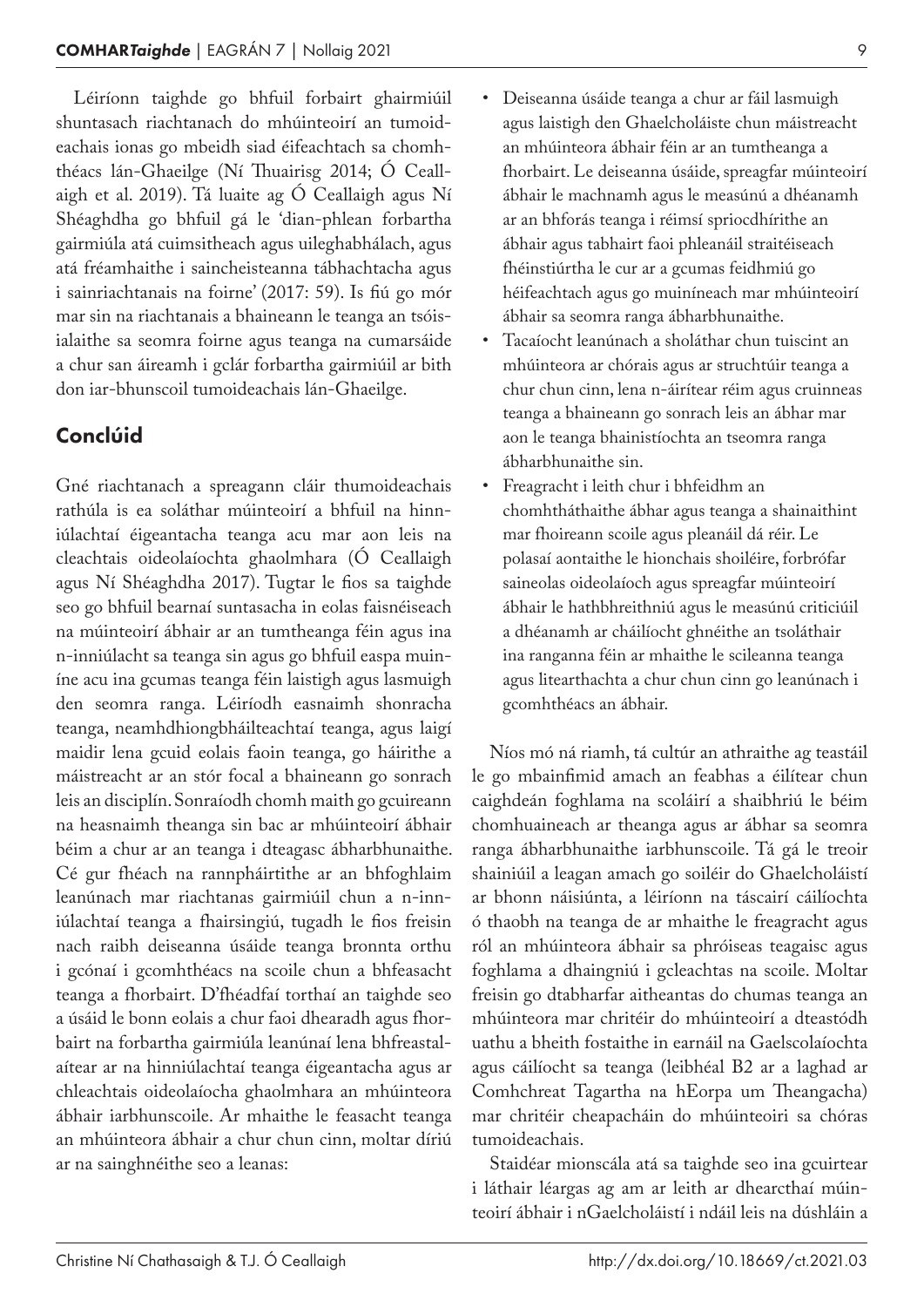bhíonn le sárú acu chun déileáil le héilimh an ábhair acadúil agus an teanga ag an am céanna. Is léir go bhfuil deis ann chun leanúint leis an taighde ar na téamaí ar fad a tháinig chun cinn sa staidéar taighde seo. Dá bhrí sin, is gá machnamh eolasach a dhéan ‑ amh ar roinnt ceisteanna a bhfuil ceangal acu lena chéile le dul chun cinn a dhéanamh:

- Conas is fearr is féidir feasacht teanga an mhúinteora ábhair a fhorbairt agus a chur chun cinn?
- Conas a théann feasacht teanga an mhúinteora ábhair i bhfeidhm ar an teagasc agus ar an bhfoghlaim sa Ghaelcholáiste?
- Conas a mhúnlaíonn na próisis teagaisc agus foghlama feasacht teanga an mhúinteora ábhair?

#### GLUAIS

**eolas faisnéiseach:** Faisnéis agus eolas maidir le mír ‑ eanna agus fochórais teanga, amhail sainmhínithe ar fhocail agus rialacha.

**eolas faoin teanga:** Máistreacht an mhúinteora ar chórais agus ar struchtúir de chuid na teanga, mar aon lena n‑eolas ar shainscileanna, léacsacan, gramadach, séimeantaic, pragmataic, ortagrafaíocht, fóineolaí ‑ ocht, sochtheangeolaíocht, anailís dioscúrsa, teanga na bainistíochta ranga, agus teanga a bhaineann go sonrach le disciplín ar leith.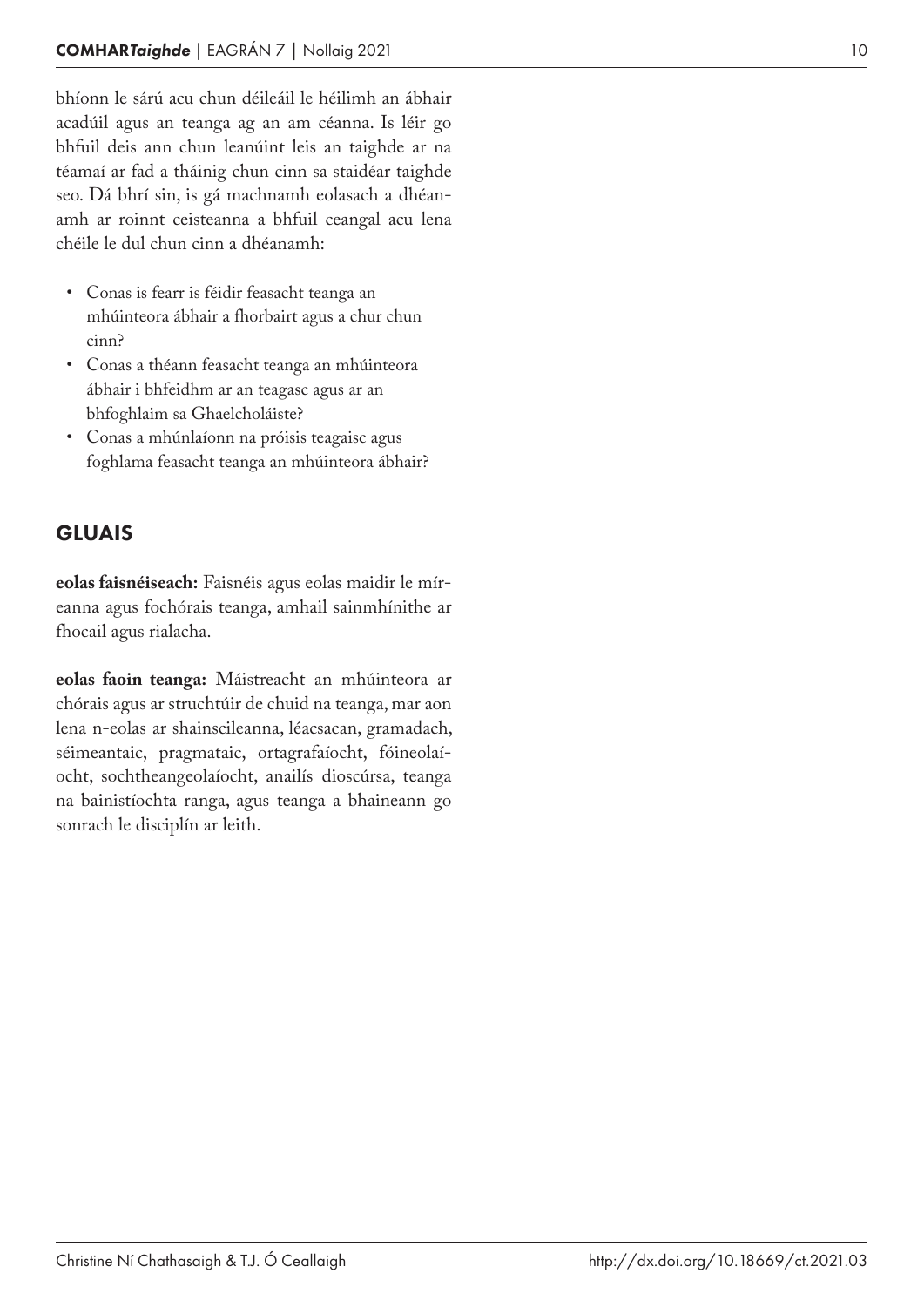### SAOTHAIR A CEADAÍODH

- Cammarata, L. agus Tedick, D.J. (2012) 'Balancing Content and Language in Instruction: The Experiences of Immersion Teachers'. In: *The Modern Language Journal* 96 (2): 251–269.
- Cammarata, L. agus Ó Ceallaigh, T.J. (eag.) (2020). *Teacher Development for Immersion and Contentbased Instruction*. Amsterdam: John Benjamins.
- Cohen, L., Mannion L. agus Morrison, K. (2007) *Research Methods in Education*. New York: Routledge.
- DeKeyser, R. (2007) 'Skill Acquisition Theory'. In: VanPatten, B. agus Williams, J. (eag.) *Theories in Second Language Acquisition: An Introduction*. Mahwah: Lawrence Erlbaum Associates: 242–263.
- Gaeloideachas (2019) *Staitisticí*. Ar fáil ag: https://gaeloideachas.ie/is-taighdeoir-me/ staitistici/?lang=ga [faighte 9 Nollaig 2020].
- Hoare, P., agus Kong, S. (2008) 'Late Immersion in Hong Kong: Still Stressed or making Progress?'. In: Fortune, T. agus Tedick, D.J. (eag.) *Pathways to Multilingualism: Evolving Perspectives on Immersion Education*. Clevedon, UK: Multilingual Matters: 242–263.
- Krashen, S. (1985) *The Input Hypothesis: Issues and Implications*. New York: Longman.
- Lyster, R. (2007) *Learning and Teaching Languages through Content: A Counterbalanced Approach*. Amsterdam: John Benjamins.
- Ní Aogáin, S. agus Ó Duibhir, P. (2021) 'Iniúchadh ar an Tionchar a bhíonn ag Aiseolas Ceartaitheach ar Chruinneas Gaeilge Daltaí Tumoideachais'. In: Ó Ceallaigh, T. J. agus Ó Laoire, M. (eag.) *An Tumoideachas: Deiseanna agus Dea-chleachtais*. An Dara Comhdháil Taighde Uile-Oileánda ar an Tumoideachas: Imeachtaí Comhdhála. Baile Átha Claith: An Chomhairle um Oideachas Gaeltachta agus Gaelscolaíochta.
- Ní Chathasaigh, C. (2020) *Ról agus Freagracht an Mhúinteora Ábhair sa Ghaelcholáiste maidir le Cruinnúsáid na Gaeilge i measc Scoláirí a Chothú: Creidiúintí, Dúshláin agus Cleachtais*. Tráchtas M. Oid. san Oideachas Lán-Ghaeilge, Coláiste Mhuire gan Smál, Ollscoil Luimnigh (neamhfhoilsithe).
- Ní Thuairisg, L. (2014) *Léargas ar Thaithí Mhúinteoirí Iar-bhunscoileanna na Gaeltachta: Dúshláin Ghairmiúla agus Riachtanais Oiliúna*. Tráchtas PhD san Oideachas, Coláiste Phádraig, Droim Conrach (neamhfhoilsithe).
- Nic Réamoinn, E. (2017) *Forbairt Teanga an Mhúinteora sa Ghaelcholáiste*. Tráchtas M. Oid. san Oideachas Lán-Ghaeilge, Coláiste Mhuire gan Smál, Ollscoil Luimnigh (neamhfhoilsithe).
- Ó Caollaí, E. (2019) 'Feeder Schools: Irish Medium Education a Feature of Top Progression Tables'. In: *Irish Times*, 3 Nollaig 2020. Ar fáil ag: https:// www.irishtimes.com/news/education/feederschools/feeder-schools-irish-medium-educationa-feature-of-top-progression-tables-1.4099580 [faighte 10 Nollaig 2020].
- Ó Ceallaigh, T.J. agus Ó Laoire, M. (eag.) (2021) *An Tumoideachas: Deiseanna agus Dea-chleachtais. An Dara Comhdháil Taighde Uile-Oileánda ar an Tumoideachas: Imeachtaí Comhdhála*. Baile Átha Claith: An Chomhairle um Oideachas Gaeltachta agus Gaelscolaíochta.
- Ó Ceallaigh, T.J. (2020) 'Feasacht Teanga Múinteoirí a nochtadh tríd an Staidéar Ceachta'. In: *Taighde agus Teagasc* 7: 171–186.
- Ó Ceallaigh, T.J. agus Ní Shéaghdha, A. (2017) *Critéir Aitheantais Cuí um dhearbhú Cáilíochta agus Dea-chleachtais do Bhunscoileanna agus Iarbhunscoileanna Lán-Ghaeilge ar bhonn uile Éireann*. Baile Átha Cliath: GAELSCOILEANNA.
- Ó Ceallaigh, T.J. agus Ó Brolcháin, C. (2020) 'Trasteangú san Oideachas Lán-Ghaeilge: Deiseanna agus Dúshláin'. In: *Taighde agus Teagasc* 7: 155–170.
- Ó Ceallaigh, T.J., Dennehy, N., Ní Chonaill, M. agus O' Connor, A. (2020). 'Tús Maith? Iniúchadh ar Dhearcthaí Múinteoirí faoi Oiliúint agus Múinteoirí ag tosú amach sa Ghairm maidir leis an Teagasc in Iar-bhunscoileanna Lán-Ghaeilge, agus ar a dTaithí ar an Teagasc sin'. *Féilte 2020, Teaching Council Festival of Education in Learning and Teaching Excellence*, 3 Deireadh Fómhair 2020 (seimineár gréasáin).
- Ó Ceallaigh, T.J., Hourigan, M. agus Leavy, A. (2018) 'Developing Potentiality: Pre-service Elementary Teachers as Learners of Language